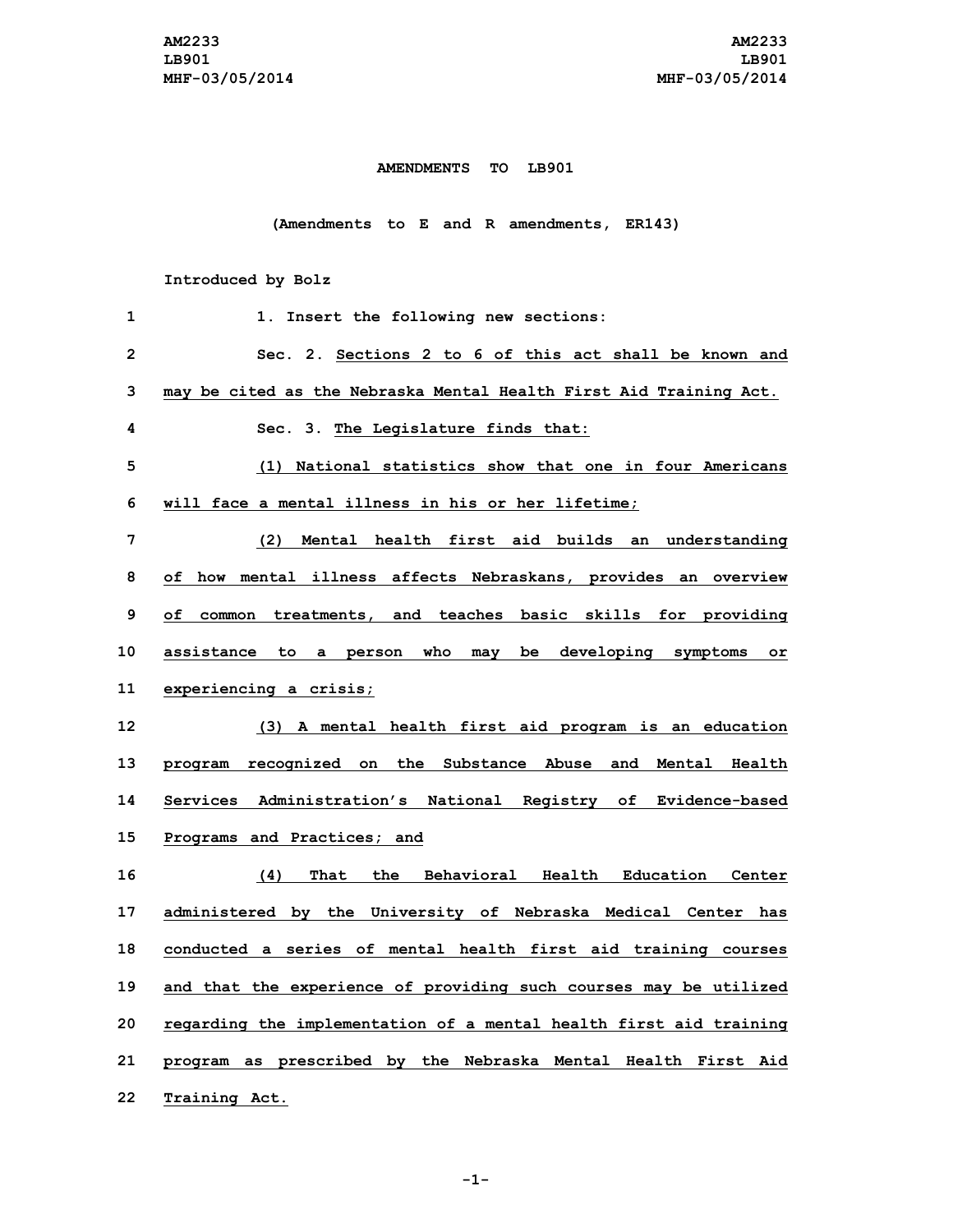**Sec. 4. For purposes of the Nebraska Mental Health First Aid Training Act: (1) Behavioral health regions means the behavioral health regions established pursuant to section 71-807; and (2) Mental health first aid means the help provided to <sup>a</sup> person who is experiencing <sup>a</sup> mental health or substance abuse problem or in <sup>a</sup> mental health crisis before appropriate professional assistance or other supports are secured. Sec. 5. (1) The Division of Behavioral Health of the Department of Health and Human Services shall establish <sup>a</sup> mental health first aid training program, using contracts through the behavioral health regions, to help the public identify and understand the signs of <sup>a</sup> mental illness or substance abuse problem or <sup>a</sup> mental health crisis and to provide the public with skills to help <sup>a</sup> person who is developing or experiencing <sup>a</sup> mental health or substance abuse problem or <sup>a</sup> mental health crisis and to de-escalate crisis situations if needed. The training program shall provide an interactive mental health first aid training course administered by the state's regional behavioral health authorities. Instructors in the training program shall be certified by <sup>a</sup> national authority for Mental Health First Aid USA or <sup>a</sup> similar organization. The training program shall work cooperatively with local entities to provide training for individuals to become instructors. (2) The mental health first aid training program shall be designed to train individuals to accomplish the following**

**27 objectives as deemed appropriate considering the trainee's age:**

**-2-**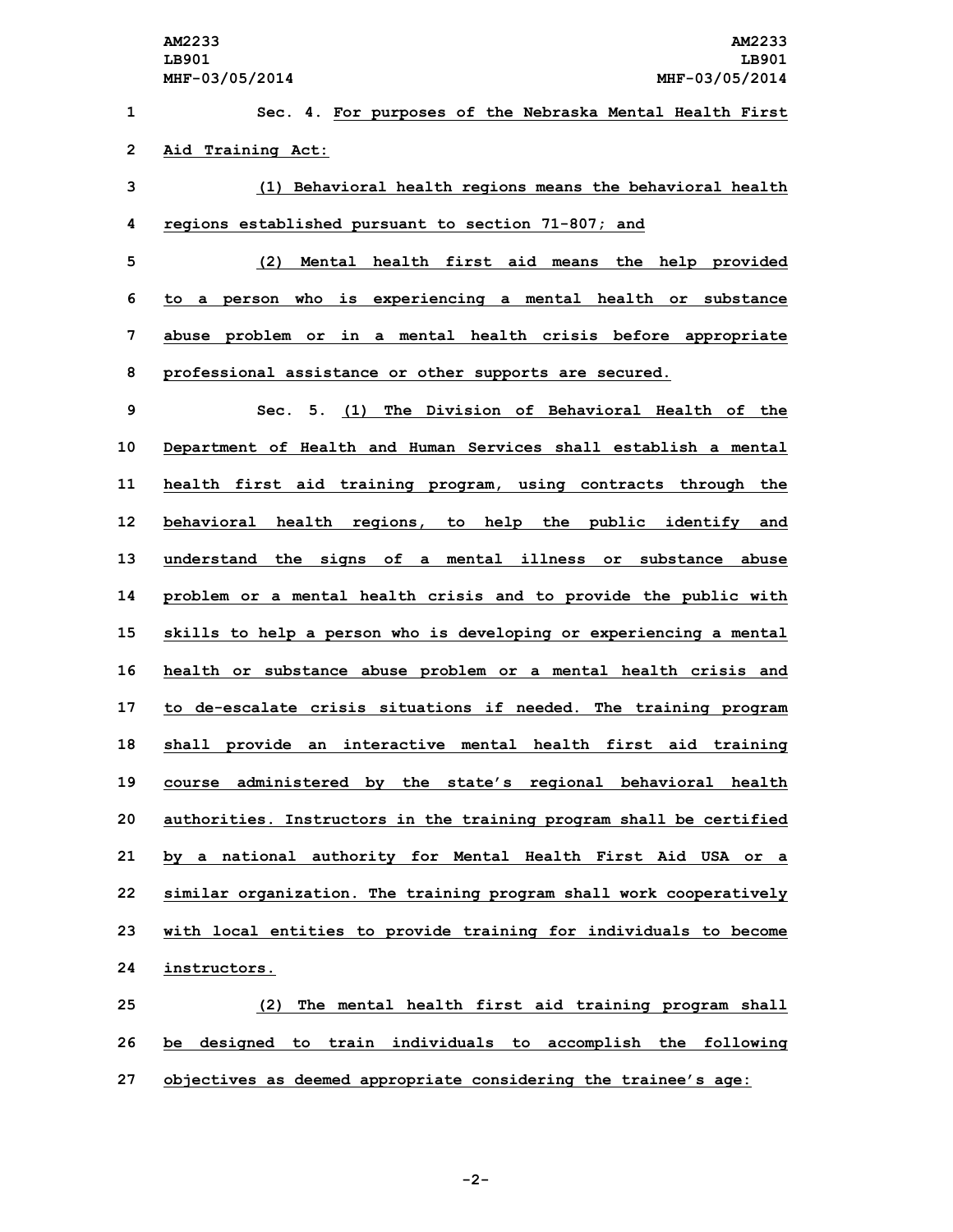|              | AM2233<br><b>AM2233</b><br>LB901<br>LB901<br>MHF-03/05/2014<br>MHF-03/05/2014  |
|--------------|--------------------------------------------------------------------------------|
| 1            | (a) Help the public identify, understand, and respond to                       |
| $\mathbf{2}$ | the signs of mental illness and substance abuse;                               |
| 3            | Emphasize the need to reduce the stigma of mental<br>(b)                       |
| 4            | illness; and                                                                   |
| 5            | (c) Assist a person who is believed to be developing or                        |
| 6            | has developed a mental health or substance abuse problem or who is             |
| 7            | believed to be experiencing a mental health crisis.                            |
| 8            | Division of Behavioral Health of<br>6.<br>The<br>Sec.<br>the                   |
| 9            | shall<br>Department of<br>Health<br>and<br>Human<br>Services<br>ensure<br>that |
| 10           | evaluative criteria are established which measure the efficacy                 |
| 11           | of the training program, including trainee feedback, with the                  |
| 12           | objective of helping the public identify, understand, and respond              |
| 13           | to the signs of mental illness and alcohol and substance abuse.                |
| 14           | The behavioral health regions shall submit an aggregated annual                |
| 15           | report electronically to the Legislature on trainee demographics               |
| 16           | and outcomes of the established criteria.                                      |
| 17           | behavioral health regions<br>7.<br>The<br>shall<br>offer<br>Sec.               |
| 18           | services to and work with agencies and organizations, including,               |
| 19           | but not limited to, schools, universities, colleges, the State                 |
| 20           | Department of Education, the Department of Veterans' Affairs, law              |
| 21           | enforcement agencies, and local health departments, to develop                 |
| 22           | a program that offers grants to implement the Nebraska Mental                  |
| 23           | Health First Aid Training Act in ways that are representative and              |
| 24           | inclusive with respect to the economic and cultural diversity of               |
| 25           | this state.                                                                    |
| 26           | 8. It is the intent of the Legislature to<br>Sec.                              |
| 27           | appropriate one hundred thousand dollars annually to the Department            |

**-3-**